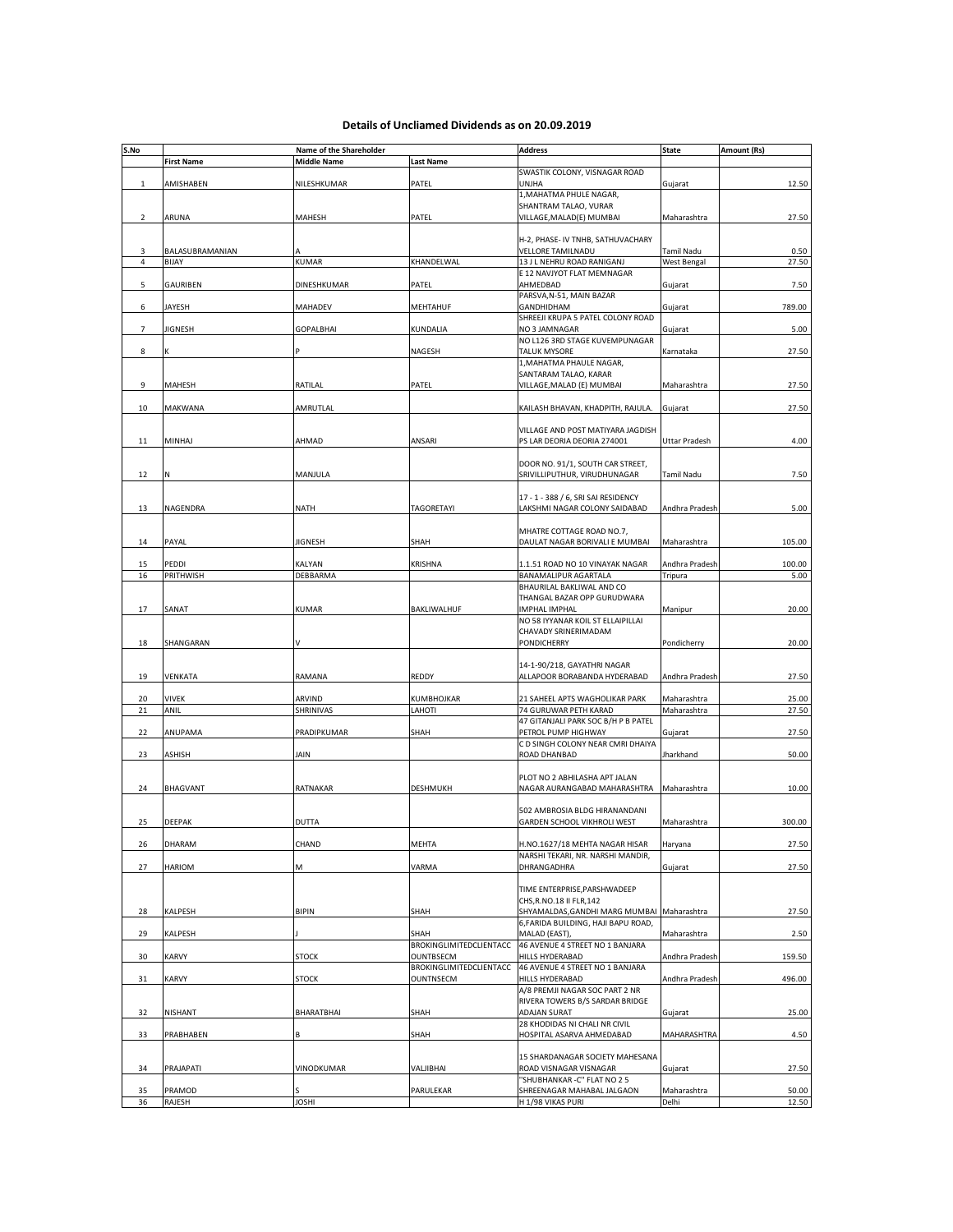| 37     | RAMANARAYANA     | KUNDA             |               | 26/22/8 MUDUNURIVARI ST<br>VIJAYAWADA                                 | Andhra Pradesh       | 35.00  |
|--------|------------------|-------------------|---------------|-----------------------------------------------------------------------|----------------------|--------|
|        |                  |                   |               | C/O SACHIN GUPTA OPP. KISHORI LAL                                     |                      |        |
| 38     | RUCHI            | <b>GUPTA</b>      |               | SEVA SADAN NAYA BAZAAR BHIWANI                                        | Haryana              | 27.50  |
|        |                  |                   |               | 609 MOTI NAGAR AN.MA.NAN. 245                                         |                      |        |
| 39     | SANJAY           | SINGH             |               | NEAR PARK VIEW GUEST HOUSE<br>UNNAO 209801                            | <b>Uttar Pradesh</b> | 27.50  |
|        |                  |                   |               |                                                                       |                      |        |
|        |                  |                   |               | 03 TULIP 37 OPP OLIVE GRACE BH                                        |                      |        |
| 40     | SHARDABEN        | KISHORBHAI        | PATEL         | POOJAPARK NR GOKUL PARTY PLOT<br>SAINATH MARG VASANA VADODARA         | Gujarat              | 150.00 |
| 41     | SUDHIR           | RAJARAM           | SONAWANE      | MALHAR ROAD SATANA NASIK                                              | Maharashtra          | 3.50   |
|        |                  |                   |               | 52 THE HEAVENS 4TH FLOOR KK                                           |                      |        |
|        |                  |                   |               | BANERJEE ROAD BERHAMPORE                                              |                      |        |
| 42     | SUKLA            | BANERJEE          |               | GORABAZAR                                                             | <b>West Bengal</b>   | 250.00 |
|        |                  |                   |               | DOOR NO 38/14 ISMAILPURAM 6TH                                         |                      |        |
| 43     | VARADHARAJAN     |                   |               | STREET MADURAI (E)(Z) MADURAI                                         | Tamil Nadu           | 12.50  |
|        |                  |                   |               | 9 OODANILAI EXCHANGE STREET                                           |                      |        |
| 44     | VASANTHI         | D                 |               | ARACHLUR ERODE                                                        | Tamil Nadu           | 2.50   |
| 45     | AMRESH           | <b>SINHA</b>      |               | 9 CH AREA (NW) SONARI JAMSHEDPUR                                      | Jharkhand            | 50.00  |
|        |                  |                   |               | 7/120 2ND FLOOR, 4TH STREET SAI                                       |                      |        |
| 46     | ANAND            | <b>BABU</b>       |               | NAGAR VIRUGAMBAKKAM                                                   | Tamil Nadu           | 27.50  |
|        |                  |                   |               | 87 A2, BHARATHI COLONY, PEELAMEDU                                     |                      |        |
|        |                  |                   |               | 4TH CROSS, NEAR ACE DATA COMPLEX,                                     |                      |        |
| 47     | HARSHAVARDHANAN  |                   |               | COIMBATORE                                                            | Tamil Nadu           | 0.50   |
|        |                  |                   |               | TYPE D 9 4 ANUVIKAS TOWNSHIP                                          |                      |        |
| 48     | <b>JAYANTHI</b>  | <b>VIVEK</b>      | <b>NAIK</b>   | <b>TARAPUR ROAD</b>                                                   | Maharashtra          | 5.00   |
| 49     | <b>JAYBANDHU</b> | <b>GHOSH</b>      |               | VILL GOPALPUR PO MAHADIA PS KANDI<br>D IST M KANDI                    | West Bengal          | 3.00   |
|        |                  |                   |               | VILL SAMUNDRI COLONY PO                                               |                      |        |
| 50     | LUCKY            | PAUL              |               | MANGALBARI MALDA                                                      | West Bengal          | 150.00 |
|        |                  |                   |               |                                                                       |                      |        |
| 51     | м                |                   | PMohdBasheer  | 5-25B Mosque Street, Madhavalayam,<br>K K Dist (Kanyakumari District) | Tamil Nadu           | 12.50  |
|        |                  |                   |               | FLAT NO 255 SECTOR 37 NOIDA                                           |                      |        |
|        |                  |                   |               | GUATAM BUDH NAGAR NOIDA UTTAR                                         |                      |        |
| 52     | MAHENDRA         | LAL               | THAKAR        | PRADESH 201303                                                        | <b>Uttar Pradesh</b> | 50.00  |
| 53     | MEWADEVI         | KAILASH           | <b>GUPTA</b>  | 27. T.C.X.S. GANDHIADHAM DIST-<br>KUTCH                               | Gujarat              | 27.50  |
|        |                  |                   |               | 178 ODHAV RESIDENCY MUNDRA ROAD                                       |                      |        |
| 54     | NAYNA            |                   | THACKER       | <b>RELOCATION BHUJ</b>                                                | Gujarat              | 27.50  |
|        |                  |                   |               | D NO-9-2-12 DASIREDDY VARI STREET                                     |                      |        |
| 55     | PASALA           | SRINIVASA         | RAO           | MANDAPETA<br>A 11 KRISHNA PARK SINGHAD ROAD                           | Andhra Pradesh       | 25.00  |
|        |                  |                   |               | ANAND NAGAR VADGAON BUDRUK                                            |                      |        |
| 56     | PRANESH          | MADHAV            | BHAT          | <b>PUNE</b>                                                           | Maharashtra          | 10.00  |
|        |                  |                   |               | HIUSING BOARD COLONY HUDA                                             |                      |        |
|        |                  |                   |               | JAGADHRI 2707-08 SECTOR-17                                            |                      |        |
| 57     | RAJEEV           | <b>KUMAR</b>      |               | YAMUNANAGAR HARYANA<br>A3/306 RAKSHAK NAGAR GOLD                      | Haryana              | 27.50  |
| 58     | RAJESH           |                   | CHAUDHARI     | KHARADI PUNE                                                          | Maharashtra          | 25.00  |
|        |                  |                   |               |                                                                       |                      |        |
|        |                  |                   |               | 405/6 HIGHLAND 1A LOKHANDAWALA                                        |                      |        |
| 59     | RAVI             | <b>KUMAR</b>      |               | TOWNSHIP AKURLI ROAD KANDIVILI<br><b>EAST MUMBAI</b>                  | Maharashtra          | 27.50  |
|        |                  |                   |               | TECNIMONT ICB PVT LTD BLDG 2                                          |                      |        |
|        |                  |                   |               | CHINCHOLI BUNDER LINK ROAD 504                                        |                      |        |
| 60     | SATYABRATA       | ROY               | CHOWDHURY     | MALAD WEST                                                            | Maharashtra          | 50.00  |
| 61     | SHASHANK         | SHEKHAR           | JHA           | AL KHAFAJY FLAT 304 318-24 ST UM<br>HUR AIR DUBAI 48559 DUBAI.        | Maharashtra          | 115.00 |
|        |                  |                   |               | 72 A SEC 3 MADAN MITTAL VALI GALI                                     |                      |        |
| 62     | <b>SURESH</b>    | <b>KUMAR</b>      |               | MANDI DABWALI                                                         | Haryana              | 25.00  |
| 63     | SUSHIL           | KUMAR             | SINDHWANI     | 230 PATEL NAGAR HISAR<br>HNO 606 VILL KAHANUWAN DISH                  | Haryana              | 27.50  |
| 64     | UDAY             | SHARMA            |               | <b>GURDASPUR KAHANUWAM</b>                                            | Punjab               | 30.00  |
| 65     | <b>UDAYKUMAR</b> | <b>HARSHADRAI</b> | DESAI         | NANA CHOWK JETPUR                                                     | Gujarat              | 27.50  |
|        |                  |                   |               | DO NO-11-15 ALAMURU EAST                                              |                      |        |
| 66     | VETSA            | NARASIMHA         | <b>MURTHY</b> | <b>GODAVARI DISTRICT</b><br>5/4, GOVIND MARG BEHIND MOTI              | Andhra Pradesh       | 50.00  |
| 67     | YOGESH           | MAHESHWARI        |               | DOONGRI THANA JAIPUR                                                  | Rajasthan            | 27.50  |
|        |                  |                   |               | 1161 G/F LAXMIBAI NAGAR NEW DELHI                                     |                      |        |
| 68     | VISHVA           | JEET              | <b>DOGRA</b>  | <b>NEW DELHI</b>                                                      | Delhi                | 6.00   |
|        |                  |                   |               | 16, NAVI-WADI, 2ND FLOOR, DADI-<br>SHETH AGIYARI LANE, CHIRA BAZAR    |                      |        |
| 69     | ANILA            | <b>JITENDRA</b>   | PATEL         | <b>MUMBAI</b>                                                         | Maharashtra          | 27.50  |
|        |                  |                   |               | H NO 929 NEAR GEETA MEDICAL STORE                                     | Madhya               |        |
| 70     | ARTI             | JAIN              |               | RANJHI BASTI                                                          | Pradesh              | 215.00 |
| 71     | ATHIRA           | K                 |               | ATHIRA NIVAS PILATHARA P O<br>PILATHARA                               | Kerala               | 25.00  |
|        |                  |                   |               |                                                                       |                      |        |
|        |                  |                   |               | 153, OM SHREE SAI JALARAMNAGAR                                        |                      |        |
| 72     | BHARATBHAI       | RASIKBHAI         | VASOYA        | OPP. PATEL NAGAR, UDHNA SURAT                                         | Gujarat              | 27.50  |
| 73     | Bhikhalal        |                   | Shah          | 28, New Khodidas Chawl Main Road<br>Asarwa                            | Gujarat              | 55.00  |
|        |                  |                   |               | 1/129 A CHITTARKATUKOTTAI                                             |                      |        |
| $74\,$ |                  |                   | THIRUMOORTHY  | KOZHIPANNAITHOTTAM                                                    | Tamil Nadu           | 25.00  |
|        |                  |                   | JKALLARACKAL  | KALLARACKAL (H) 67(5/190)<br>KANATTUPARA PALA                         | Kerala               | 11.00  |
| 75     | DR               | <b>JOSSYMON</b>   |               |                                                                       |                      |        |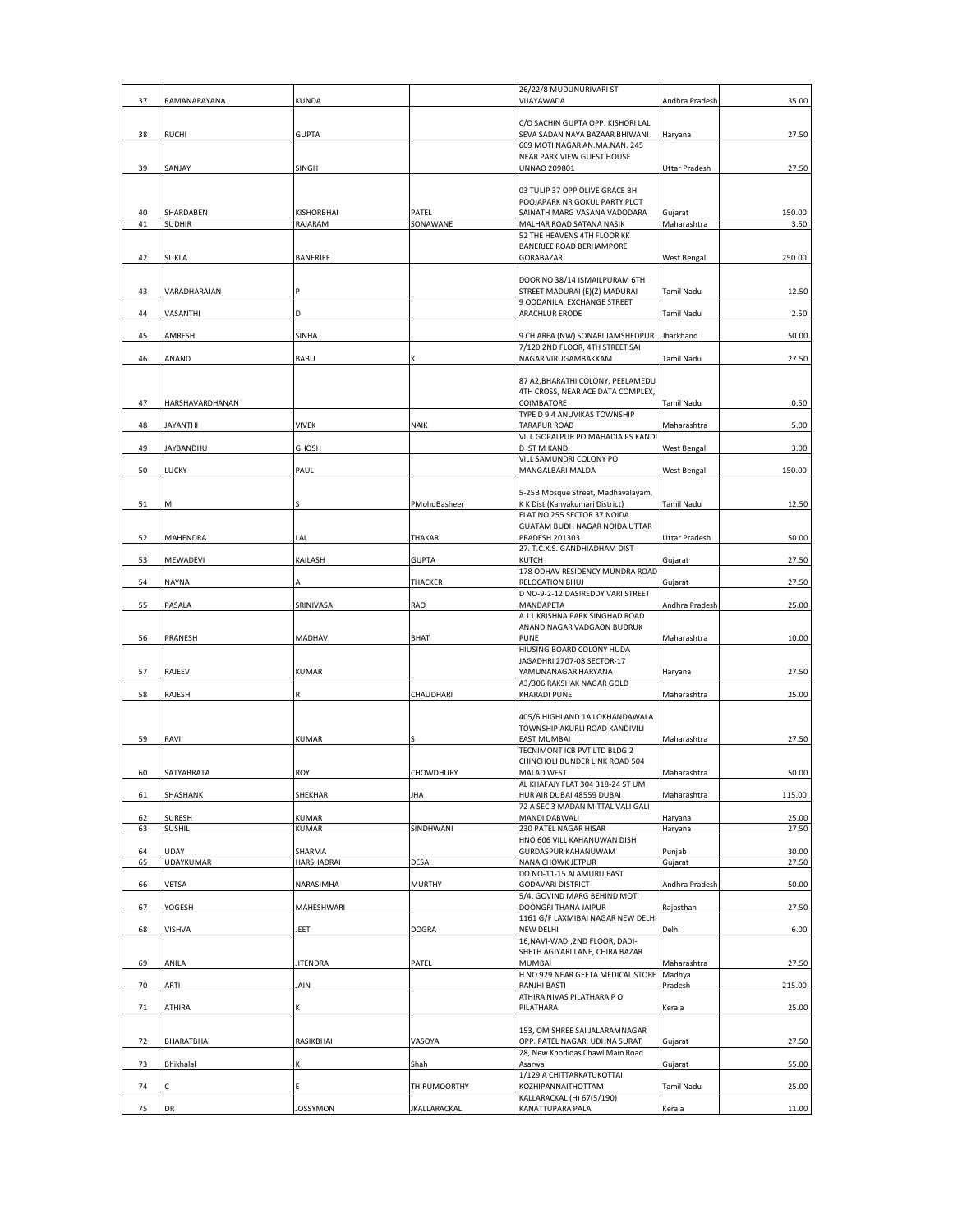|            |                     |                           |                      | SWASRAYA OPP VAKARIYA HALL NEW                               |                        |                |
|------------|---------------------|---------------------------|----------------------|--------------------------------------------------------------|------------------------|----------------|
| 76         | GIRA                | HIREN                     | DESAI                | VEGETABLE MARKET VALSAD                                      | Gujarat                | 200.00         |
|            |                     |                           |                      | K 14/19 DLF PHASE 2 SECOND FLOOR                             |                        |                |
|            |                     |                           |                      | NEAR AMERICAN PUBLIC SCHOOL                                  |                        |                |
| 77         | HARPREET            | SINGH                     |                      | <b>GURGAON HARYANA INDIA</b><br>ABHAY SOCIETY OPP CHAMUNDA   | Haryana                | 5.00           |
| 78         | <b>JATINKUMAR</b>   | HARGOVANDAS               | THAKKAR              | SOCIETY DEESA                                                | Gujarat                | 27.50          |
|            |                     |                           |                      | R.NO 4, LAXMI NARAYAN CHAWL,                                 |                        |                |
| 79         | <b>JITU</b>         | KANJI                     | <b>MISTARY</b>       | SANTARAM PADA, KHOT KUWA, MALAD<br>(E) MUMBAI                | Maharashtra            | 27.50          |
|            |                     |                           |                      | A/P UMBARE TAL RAHURI                                        |                        |                |
| 80         | MANGAL              | SANTOSH                   | BHANDARI             | AHMEDNAGAR                                                   | Maharashtra            | 37.50          |
|            |                     |                           |                      | NO 3-91B GUNTUPALLE NEAR SCHOOL                              |                        |                |
| 81         |                     | SRIMOHAN                  | <b>REDDY</b>         | VELDURTHY SUDEPALLE KURNOOL                                  | Andhra Pradesh         | 22.50          |
|            |                     |                           |                      |                                                              |                        |                |
|            |                     |                           |                      | 301 ANKUR CO OP SOCIETY DADABHAI<br>ROAD OPP BHAVANS COLLEGE |                        |                |
| 82         | PRAFUL              | RAJMAL                    | SHAH                 | ANDHERI (WEST) MUMBAI                                        | Maharashtra            | 2.50           |
|            |                     |                           |                      | BLOCK C DOOR NO 18 T L RAGHUPATY                             |                        |                |
| 83         | R                   | NARESH                    |                      | ST SUBASH NAGAR CHROMEPET<br>CHENNAI                         | Tamil Nadu             | 27.50          |
|            |                     |                           |                      |                                                              |                        |                |
|            |                     |                           |                      | TULSI, AT: ALSI PLOT, OPP. NCC OFFICE,                       |                        |                |
| 84         | RADHESHYAM          | CHANDULAL                 | CHANDAK              | POST: GANDHI NAGAR, AKOLA                                    | Maharashtra            | 50.00          |
| 85         | RAHEELA             | KAREEM                    |                      | BAIT E SULEMAN 9, HADDOWS ROAD                               | Tamil Nadu             | 75.00          |
|            |                     |                           |                      |                                                              |                        |                |
| 86         | SANJEEB             | PANDA                     |                      | K 4 KESHARI NAGAR BHUBANESHWAR<br>WARD NO 18 HARSH NAGAR ITI | Orissa<br>Madhya       | 50.00          |
| 87         | SATYA               | SHARMA                    |                      | HOSHANGABAD                                                  | Pradesh                | 50.00          |
|            |                     |                           |                      | 195/49, JAGAT NARAIN ROAD, NEAR                              |                        |                |
| 88         | SHAHNAZ             | PARVEEN                   |                      | NOOR HOSPITAL GOLAGANJ LUCKNOW<br>226018                     | Uttar Pradesh          | 0.50           |
|            |                     |                           |                      |                                                              |                        |                |
|            |                     |                           |                      | VPO - KISHANGARH KHARA BARWALA                               |                        |                |
| 89         | <b>SUNITA</b>       | GODARA                    |                      | (33) ADAMPUR HISAR(HARYANA)<br>G J HIGH SCHOOL MANDI ADAMPUR | Haryana                | 12.50          |
| 90         | SUNITA              | GODARA                    |                      | <b>HISAR</b>                                                 | Haryana                | 94.50          |
|            |                     |                           |                      | 15, KHADI COLONY, 2ND STREET,                                |                        |                |
|            |                     |                           |                      | VALLIAPPA LAYOUT,<br>KARUVAMPALAYAM, TIRUPUR                 |                        |                |
| 91         |                     | D                         | ANANDHAN             | TAMILNADU                                                    | Tamil Nadu             | 2.50           |
|            |                     |                           |                      | G-167, BLOCK G DILSHAD COLONY                                |                        |                |
| 92         | ABHA                | DHAND                     |                      | DELHI                                                        | Delhi                  | 50.00          |
| 93         | AJIT                | GAUTAMCHAND               | TATIYA               | FLAT NO 7 HOMELAND CO OP HSG SOC<br>SALISBURY PARK PUNE      | Maharashtra            | 155.00         |
|            |                     |                           |                      |                                                              |                        |                |
| 94         | AMRESH              | SINHA                     |                      | 9 CH AREA (NW) SONARI JAMSHEDPUR                             | Jharkhand              | 50.00          |
|            |                     |                           |                      | UMA BUNGLOW 16 GIRIJASHANJAR                                 |                        |                |
| 95         | ANIL                | MANDRUPKAR                |                      | SOCIETY DHANKAWADY PUNE                                      | Maharashtra            | 10.00          |
|            |                     |                           |                      | HOUSE NO 504 PAMPING STATION<br>ROAD NEAR AGNIHOTRA TEMPLE   |                        |                |
|            |                     |                           |                      | BHINGAR NAGAR AHMEDNAGAR                                     |                        |                |
| 96         | <b>ANIL</b>         | MURLIDHAR                 | <b>BIDE</b>          | AHMEDNAGAR                                                   | Maharashtra            | 12.50          |
| 97         |                     |                           |                      | E 15 B DDA FLATS MUNIRKA I DELHI<br>DELHI DELHI              | Delhi                  |                |
|            | ANSHUL              | <b>SETH</b>               |                      | 2-15-236 KOTA BAZAR S A P ROAD                               |                        | 8.50           |
| 98         | APARNA              | DEVI                      | KOPPURAVURI          | NARASARAOPET                                                 | Andhra Pradesh         | 20.00          |
|            |                     |                           |                      | 1 A 39 R C VYAS NAGAR BHILWARA                               |                        |                |
| 99         | ASHISH              | KUMAR                     | KHARIWAL             | RAJASTHAN<br>ATHIRA NIVAS PILATHARA PO                       | Rajasthan              | 112.50         |
| 100        | ATHIRA              |                           |                      | PILATHARA                                                    | Kerala                 | 87.50          |
|            |                     |                           |                      | C/O ARCHNA ENTERPRIZE BHASKAR                                |                        |                |
| 101        | ATUL                | ARJANBHAI                 | PATEL                | CHAMBERS DANAPITH JUNAGADH                                   | Gujarat                | 42.50          |
|            |                     |                           |                      |                                                              |                        |                |
|            |                     |                           |                      | H-2, PHASE- IV TNHB, SATHUVACHARY                            |                        |                |
| 102        | BALASUBRAMANIAN     |                           |                      | VELLORE TAMILNADU                                            | Tamil Nadu             | 0.50           |
|            |                     |                           |                      | BLOCK NO A, FLAT NO 104, ASHOKA                              |                        |                |
|            |                     |                           |                      | TOWERS NEAR BASAWA GARDENS<br>VINAYAK NAGAR NIZAMABAD        |                        |                |
| 103        | <b>BANDARI</b>      | NAGALAXMI                 |                      |                                                              | Andhra Pradesh         | 27.50          |
|            |                     |                           |                      | PLOT NO 2 ABHILASHA APT JALAN                                |                        |                |
| 104        | <b>BHAGVANT</b>     | RATNAKAR                  | DESHMUKH             | NAGAR AURANGABAD MAHARASHTRA                                 | Maharashtra            | 10.00          |
| 105        | BHARATBHAI          | <b>HARIBHAI</b>           | PATEL                | 10-VASUNDHARA SOCEITY, AT PO.<br>BECHARAJI, DIST. MEHASANA   | Gujarat                | 7.50           |
|            |                     |                           |                      |                                                              |                        |                |
|            |                     |                           |                      | 153, OM SHREE SAI JALARAMNAGAR                               |                        |                |
| 106<br>107 | BHARATBHAI<br>BIJAY | RASIKBHAI<br><b>KUMAR</b> | VASOYA<br>KHANDELWAL | OPP. PATEL NAGAR, UDHNA SURAT<br>13 J L NEHRU ROAD RANIGANJ  | Gujarat<br>West Bengal | 27.50<br>27.50 |
|            |                     |                           |                      | CHANDRAKIRAN VIJAY HOUSING                                   |                        |                |
|            |                     |                           |                      | SOCIETY, GOURAKSHAN ROAD AKOLA                               |                        |                |
| 108        | CHANDRAKANT         | VISHWASRAO                | TARAL                | AKOLA<br>R NO 313 3RD FLR BLDG NO 6 OPP                      | Maharashtra            | 20.00          |
|            |                     |                           |                      | NEROLAL HOUSE GOMATA NAGAR                                   |                        |                |
|            |                     |                           |                      | LOWER PAREL OPP NEROLOL HOUSE                                |                        |                |
| 109        | GANGADHAR           |                           | ADEPU                | MUMBAI                                                       | Maharashtra            | 25.00          |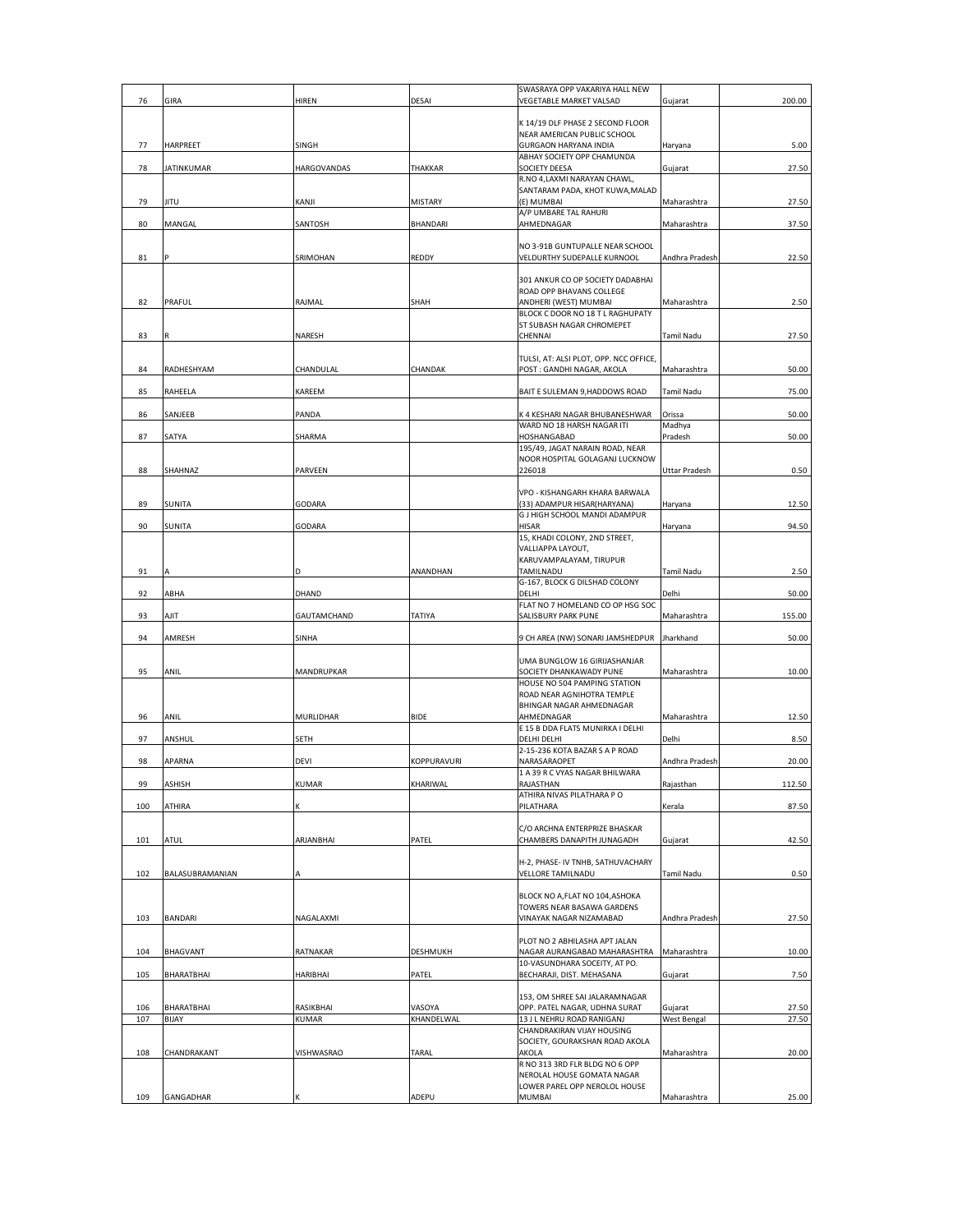|     |                 |               |                | PO BOX 113366 136 AL MUSHRIF, AL                                    |                |        |
|-----|-----------------|---------------|----------------|---------------------------------------------------------------------|----------------|--------|
| 110 | <b>GERSON</b>   | SYDNEY        | <b>DIAS</b>    | QUASIS DUBAI U A E                                                  | NA             | 12.50  |
|     | GURU            |               | MN             | 104 1ST FLOOR RASHINKAR PLAZA D                                     | Karnataka      |        |
| 111 |                 | PRASAD        |                | DEVRAJ URS ROAD MYSORE<br>NARSHI TEKARI, NR. NARSHI MANDIR,         |                | 2.50   |
| 112 | HARIOM          | М             | VARMA          | DHRANGADHRA                                                         | Gujarat        | 27.50  |
|     |                 |               |                |                                                                     |                |        |
|     |                 |               |                | K 14/19 DLF PHASE 2 SECOND FLOOR                                    |                |        |
|     |                 |               |                | NEAR AMERICAN PUBLIC SCHOOL                                         |                |        |
| 113 | <b>HARPREET</b> | SINGH         |                | <b>GURGAON HARYANA INDIA</b>                                        | Haryana        | 11.00  |
|     |                 |               |                | 87 A2, BHARATHI COLONY, PEELAMEDU                                   |                |        |
|     |                 |               |                | 4TH CROSS, NEAR ACE DATA COMPLEX,                                   |                |        |
| 114 | HARSHAVARDHANAN |               |                | COIMBATORE                                                          | Tamil Nadu     | 0.50   |
|     |                 |               |                | PARSVA, N-51, MAIN BAZAR                                            |                |        |
| 115 | JAYESH          | MAHADEV       | MEHTAHUF       | GANDHIDHAM                                                          | Gujarat        | 789.00 |
|     |                 |               |                | H NO 373/17 KUTHUPARAMBA PO                                         |                |        |
| 116 | <b>JUNAID</b>   | Μ             |                | <b>KANNUR DT</b><br>G-26, 59/132-A, PURANI DAL MANDI                | Kerala         | 1.00   |
|     |                 |               |                | CANARA BANK BUILDING BIRHANA                                        |                |        |
| 117 | KANHA           | POLYMERS      | LTD            | ROAD KANPUR 208012                                                  | Uttar Pradesh  | 50.00  |
|     |                 |               |                |                                                                     |                |        |
|     |                 |               |                | C/O K S RAMESHA KARNATAKA BANK                                      |                |        |
|     |                 |               |                | LTD PARVATHI TALKIES ROAD                                           |                |        |
| 118 | KOPPA           | <b>SUBBA</b>  | RAOROOPA       | CHANNAPATNA, BANGALORE                                              | Karnataka      | 25.00  |
| 119 | KRISHNA         | DAS           |                | 8 / 44, EAST MALL ROAD KOLKATA<br>PADINJAREKKARA HOUSE MOUNT        | West Bengal    | 5.00   |
|     |                 |               |                | WARDHA MUTTAMBALAM PO                                               |                |        |
| 120 | KURIAN          | KURIEN        |                | KOTTAYAM                                                            | Kerala         | 20.00  |
|     |                 |               |                |                                                                     |                |        |
|     |                 |               |                | 7, 2ND FLOOR SHIV MARKET KALUPUR                                    |                |        |
| 121 | KUSHAL          | PRAKASH       | SACHDEV        | KOTNI RANG AHMEDABAD                                                | Gujarat        | 27.50  |
|     |                 |               |                | C/O T VENKATAKRISHNAIAH PLOT NO                                     |                |        |
|     |                 |               |                | 16 AKASH NAGAR COLONY NEW                                           |                |        |
| 122 | LAKSHMAIAH      | YEDLAPALLI    |                | <b>BOWENPALLY SECUNDERABAD</b><br>TELANGANA                         | Andhra Pradesh | 0.50   |
|     |                 |               |                |                                                                     |                |        |
| 123 | LATABEN         | SHIVUBHAI     | PATEL          | LUHARVAS THOL TA KADI MAHSANA                                       | Gujarat        | 27.50  |
|     |                 |               |                | FLAT NO 255 SECTOR 37 NOIDA                                         |                |        |
|     |                 |               |                | GUATAM BUDH NAGAR NOIDA UTTAR                                       |                |        |
| 124 | MAHENDRA        | LAL           | THAKAR         | <b>PRADESH 201303</b>                                               | Uttar Pradesh  | 75.00  |
|     |                 |               |                |                                                                     |                |        |
| 125 | MAKWANA         | AMRUTLAL      |                | KAILASH BHAVAN, KHADPITH, RAJULA.                                   | Gujarat        | 27.50  |
|     |                 |               |                | SITAL ZEROX UNDER LIC OFFICE NEAR                                   |                |        |
| 126 | MAMTABEN        | NITINKUMAR    | <b>DOSHI</b>   | KALABHAI PETROL PUMP DAHOD                                          | Gujarat        | 40.00  |
|     |                 |               |                | 31, SHAKTI NAGAR SOCIETY V.K. VADI                                  |                |        |
| 127 | MANEKCHAND      | HASTIMAL      | JAIN           | ROAD MEHSANA                                                        | Gujarat        | 50.00  |
|     |                 |               |                | A/P UMBARE TAL RAHURI                                               |                |        |
| 128 | MANGAL          | SANTOSH       | BHANDARI       | AHMEDNAGAR                                                          | Maharashtra    | 20.50  |
|     |                 |               |                | 1/18 CHANDRAPRABHA SOCIETY                                          |                |        |
| 129 | MEENA           | <b>DINKAR</b> | <b>DOSHI</b>   | MURAR ROAD MULUND (WEST)<br>MUMBAI                                  |                | 27.50  |
|     |                 |               |                | SAI RAGHAVA ENCLAVE, FLAT NO 502,                                   | Maharashtra    |        |
|     |                 |               |                | <b>5TH FLOOR G-BLOCK NR</b>                                         |                |        |
|     |                 |               |                | SRIDEVITHEATRE, CHANDAN NGR                                         |                |        |
| 130 | NAMPALLY        | PRAVEEN       | KUMAR          | HYDERABAD                                                           | Andhra Pradesh | 25.00  |
|     |                 |               |                | 178 ODHAV RESIDENCY MUNDRA ROAD                                     |                |        |
| 131 | <b>NAYNA</b>    | Δ             | THACKER        | RELOCATION BHUJ                                                     | Gujarat        | 27.50  |
|     |                 |               |                | NSCCL Trade World, Second Floor<br>S.B.Marg, Lower Parel Mumbai     |                |        |
| 132 | NSCCL           | WITHHOLD      | <b>ACCOUNT</b> | ATHIRA NIVAS PILATHARA P O                                          | Maharashtra    | 0.50   |
| 133 |                 |               | SASIDHARAN     | MANDOOR KANNUR                                                      | MAHARASHTRA    | 150.00 |
|     |                 |               |                | SAUDI MBT PO BOX 1884 KHOBAR KSA                                    |                |        |
| 134 | PARVEZ          | AHMAD         |                | 31952                                                               | NA             | 100.00 |
|     |                 |               |                | SAHJANAND BHUVAN, 3-RAGHUVIR                                        |                |        |
| 135 | PRAKASHCHANDRA  | LILADHAR      | <b>KANABAR</b> | PARA, RAJKOT                                                        | Gujarat        | 27.50  |
|     |                 |               |                | "SHUBHANKAR - C" FLAT NO 2 5                                        |                |        |
| 136 | PRAMOD          |               | PARULEKAR      | SHREENAGAR MAHABAL JALGAON<br>A 11 KRISHNA PARK SINGHAD ROAD        | Maharashtra    | 50.00  |
|     |                 |               |                | ANAND NAGAR VADGAON BUDRUK                                          |                |        |
| 137 | PRANESH         | MADHAV        | BHAT           | <b>PUNE</b>                                                         | Maharashtra    | 10.00  |
|     |                 |               |                | BLOCK C DOOR NO 18 T L RAGHUPATY                                    |                |        |
|     |                 |               |                | ST SUBASH NAGAR CHROMEPET                                           |                |        |
| 138 |                 | NARESH        |                | CHENNAI                                                             | Tamil Nadu     | 27.50  |
|     |                 |               |                |                                                                     |                |        |
| 139 | RADHESHYAM      | CHANDULAL     | CHANDAK        | TULSI, AT: ALSI PLOT, OPP. NCC OFFICE,<br>POST: GANDHI NAGAR, AKOLA | Maharashtra    | 50.00  |
|     |                 |               |                | A/7 MOHANRAJ CHSL IRANI WADI RD                                     |                |        |
|     |                 |               |                | NO 3 NR MODI PARK KANDIVALI WEST                                    |                |        |
| 140 | RAHUL           | JAIN          |                | MUMBAI                                                              | Maharashtra    | 10.00  |
|     |                 |               |                | B6/12 DLF QUTAB ENCLAVE DLF PHASE                                   |                |        |
|     |                 |               |                | I NEAR DLF PLAZA TOWER GURGAON,                                     |                |        |
| 141 | RAJEEV          | KUMAR         | ARORA          | HARYANA                                                             | Haryana        | 75.00  |
|     |                 |               |                | A3/306 RAKSHAK NAGAR GOLD                                           |                |        |
| 142 | RAJESH          |               | CHAUDHARI      | <b>KHARADI PUNE</b>                                                 | Maharashtra    | 25.50  |
|     |                 |               |                | C/O SACHIN GUPTA OPP. KISHORI LAL                                   |                |        |
| 143 | <b>RUCHI</b>    | <b>GUPTA</b>  |                | SEVA SADAN NAYA BAZAAR BHIWANI                                      | Haryana        | 27.50  |
|     |                 |               |                | SURESH NIVAS NORTH ARYAD PO                                         |                |        |
| 144 |                 | <b>SURESH</b> |                | ALAPPUZHA                                                           | Kerala         | 5.00   |